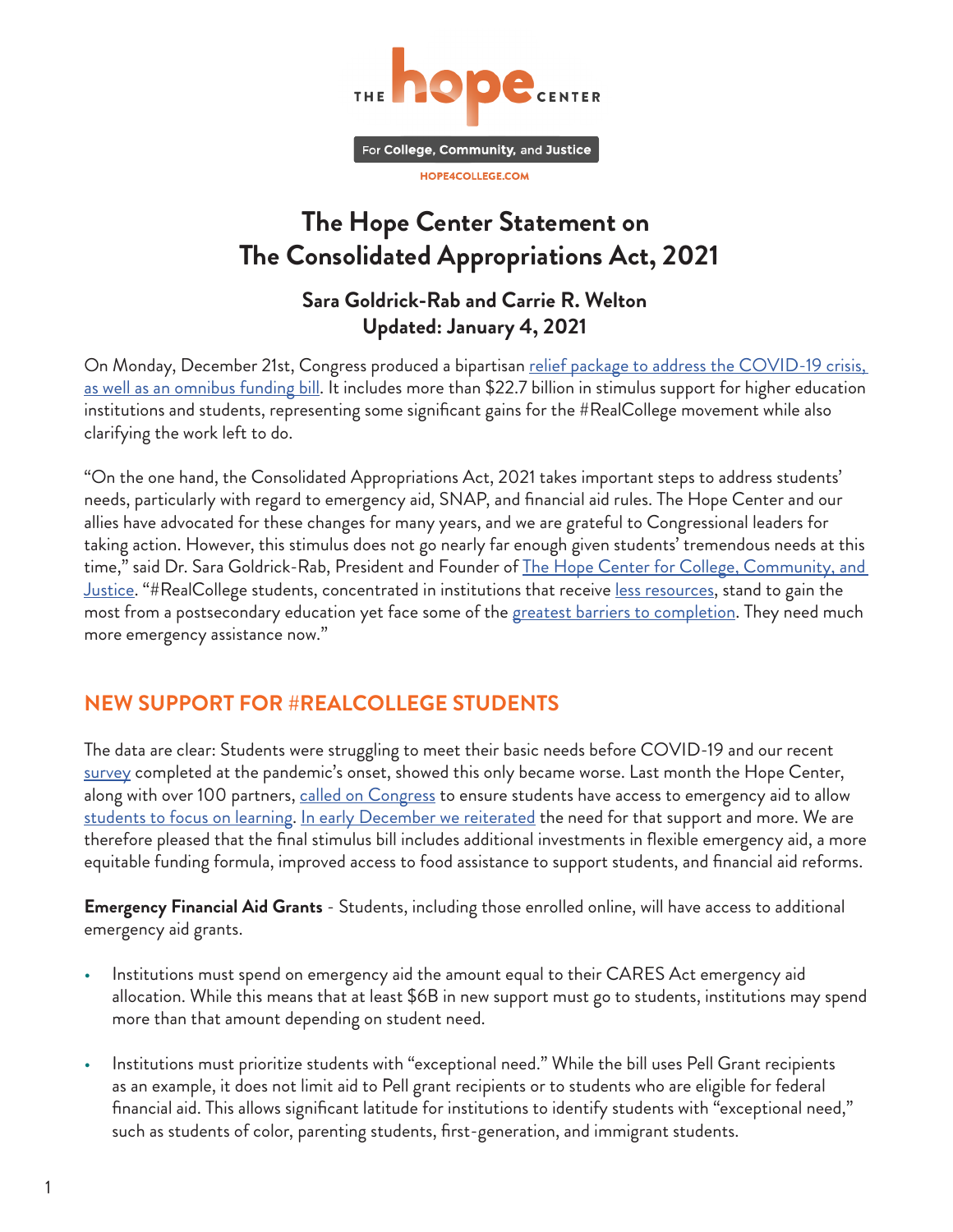

**Funding Formula Equity** - A revised formula for institutional allocation will direct more of the \$22.7B in support towards students at community colleges, helping to address the greater student need for support in that sector. This is an improvement over the CARES Act which used a strictly <u>full-time equivalent (FTE)</u> [formula](https://hope4college.com/resourcing-the-part-time-student-rethinking-the-use-of-ftes-in-higher-education-budgets/) that underfunded part-time students and the institutions they attend.

- 89% of the funds will be split evenly between an FTE formula and a headcount formula, a change that will [benefit students with lower incomes](https://www.americanprogress.org/issues/education-postsecondary/reports/2020/05/11/484838/better-formula-higher-educations-federal-coronavirus-funding/) and the institutions they attend.
- The formula also prioritizes Pell recipients and apportions 2% of funds based on students enrolled in distance education prior to the pandemic.
- There is also an effort to address institutional wealth inequality; institutions subject to the endowment excise tax will have their allocation reduced by 50% and their funds may only be used to provide emergency aid grants to students or to improve the "health and safety of the campus environment."
- Approximately \$4 billion is allocated to the Governor's Emergency Education Relief program across the education spectrum. While the funding can be allocated as grants to all local education agencies and higher education institutions for emergency educational services, we encourage governors to target support to community and technical colleges.

**Improved Access to SNAP** - The bill takes several significant steps to improve the students' ability to meet their most basic need for food, including a 15% increase in the Supplemental Nutrition Assistance Program (SNAP) benefit amount for all recipients. Research shows that **SNAP** benefits, and <u>removing</u> [barriers to access](https://thehill.com/opinion/education/526989-college-kids-are-going-hungry-states-can-help) to those benefits, are proven means to reduce food insecurity, which can support student success. [Given long-time shortfalls](https://www.brookings.edu/research/federal-work-study-past-its-prime-or-ripe-for-renewal/) in Federal Work Study funding and the disappearance of jobs during the pandemic, we are particularly glad to see an improved focus on eligibility.

College students who meet income and eligibility requirements, including half-time enrollment, qualify for SNAP under two new criteria. A student must only meet one exemption to be eligible for SNAP and therefore are not additionally subject to the 20-hour-week work requirement:

- Students who are *eligible* to participate in a federal or state work-study program. This is a change from requiring receipt of work-study. While this has always been permissible states have been reticent to adopt this interpretation as the regulations are unclear. Only the state of [California](https://leginfo.legislature.ca.gov/faces/billTextClient.xhtml?bill_id=201720180AB214) has used this provision to improve SNAP access for students.
- Students with an Expected Family Contribution (EFC) of \$0 based on their FAFSA for the academic year. The bill sets an important precedent for using a zero-dollar EFC as a form of categorical eligibility for SNAP. This was recommended in the [College Student Hunger Act of 2019,](https://www.congress.gov/bill/116th-congress/senate-bill/2143/text) which goes even further to help students access SNAP. We estimate that the EFC change could improve eligibility for an [estimated six million students.](https://ir.library.louisville.edu/cgi/viewcontent.cgi?article=1597&context=jsfa)

The bill also mandates that the SNAP eligibility changes are communicated to institutions and students. It requires the Department of Education to issue new guidance as well as to work with the Department of Agriculture and institutions to ensure students are made aware of their potential eligibility for SNAP.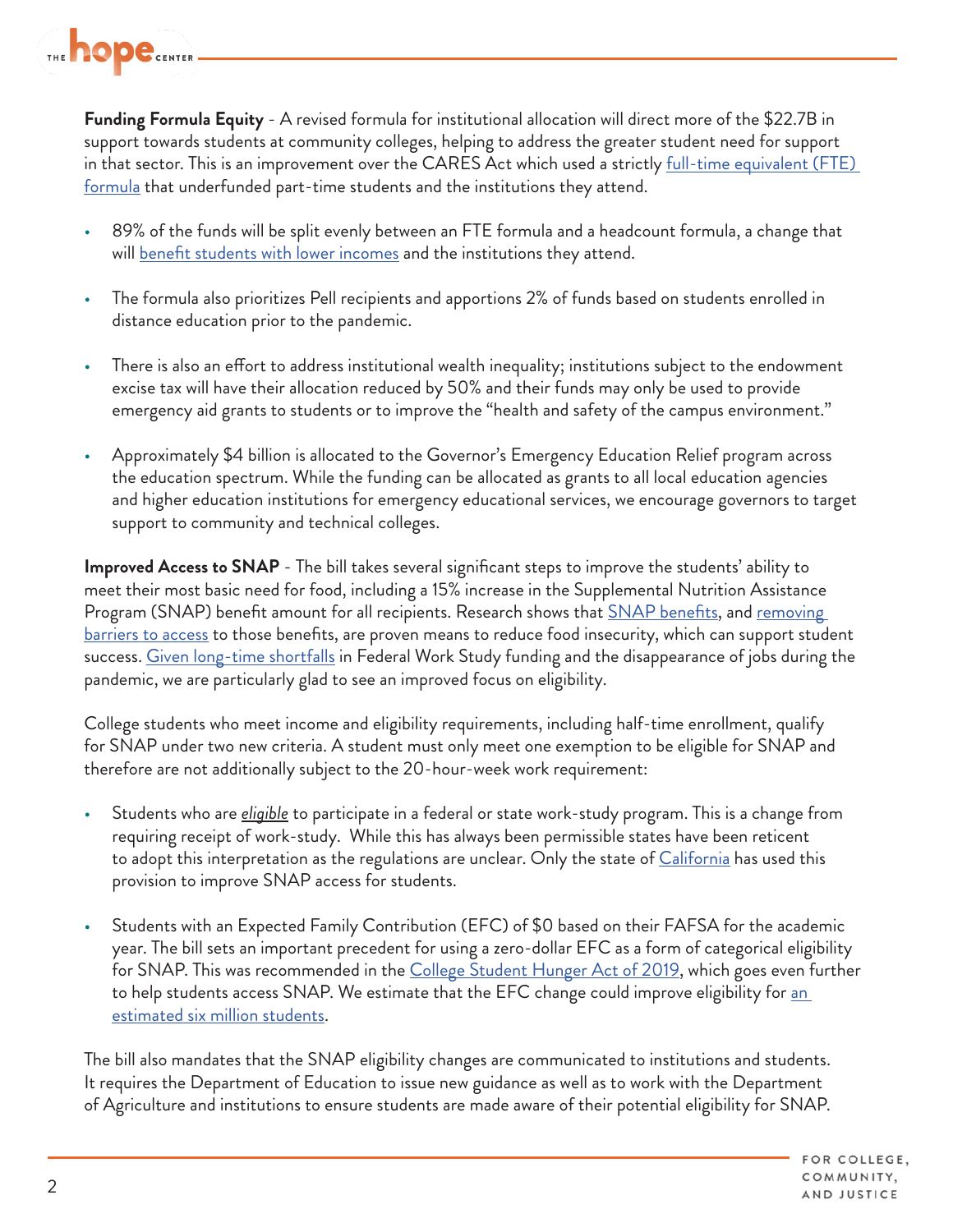

This coordination is consistent with a 2018 [Government Accountability report](https://www.gao.gov/assets/700/696254.pdf) that cited improved communication about SNAP eligibility could improve student access.

**Critical Financial Aid Improvements** - The bill also makes significant, overdue changes or improvements to several areas. These changes will expand higher education opportunities and reduce mandates on some of the most marginalized students. These include:

- [Restoration of the Second Chance Pell Grant](https://edtrust.org/issue/lift-the-ban/) for individuals pursuing postsecondary education while incarcerated as well as funding for the Institute for Education Sciences (IES) to evaluate the impact and outcomes of such programs.
- Removing the ban on prior drug convictions. Prior to the passage of this bill, students with prior drug convictions were barred from applying for federal financial aid. This bill removed that restriction, opening the door for improved access to college.
- A simplified FAFSA process for <u>[unaccompanied homeless students and former foster youth](https://www.schoolhouseconnection.org/fafsa-fixes-for-homeless-and-foster-youth-included-in-final-funding-bill/)</u>, an initiative championed by students directly impacted by bureaucratic mandates such as recertifying their [independent status](https://www.schoolhouseconnection.org/fafsa-fixes-for-homeless-and-foster-youth-included-in-final-funding-bill/) each year. Annual recertification forces students to perform their poverty and relive their trauma; this significant change takes that burden off of students.
- Amended Pell Grant eligibility factors. Instead of relying on an "expected family contribution" determination, eligibility will be based on a student's family size and adjusted gross income, as compared to federal poverty levels. This change also means students may know whether they qualify for a Pell Grant prior to completing the FAFSA.
- Support to access broadband internet for Pell eligible students. Under a pandemic-related program, Pell recipients are eligible for a new broadband benefit that would provide monthly discounts to help subsidize the cost of high-speed internet.
- The bill renames the "Expected Family Contribution" the "Student Aid Index." This change is important as [studies have shown that the EFC phrase is insulting to students and families](https://www.theatlantic.com/education/archive/2016/09/how-financial-aid-betrays-the-modern-family/501818/).
- The bill also sets an unprecedented negative Student Aid Index. Prior to this change, Expected Family Contribution calculations had a floor of \$0. Now, a Student Aid Index calculation can reflect a need lower than \$0, so long as it does not go below -\$1,500.
- Removing the selective service requirement. Prior to the passage of this bill, FAFSA filers were required to register for selective service; if they didn't, they would not be eligible to submit their FAFSA and receive financial aid. Under this bill, students will not be barred from submitting their FAFSA if they do not register for selective service.
- A new food and housing allowance in the financial aid formula for dependent students living at home; this is important as many students [residing with families contribute to household expenses](https://tcf.org/content/report/the-real-price-of-college/).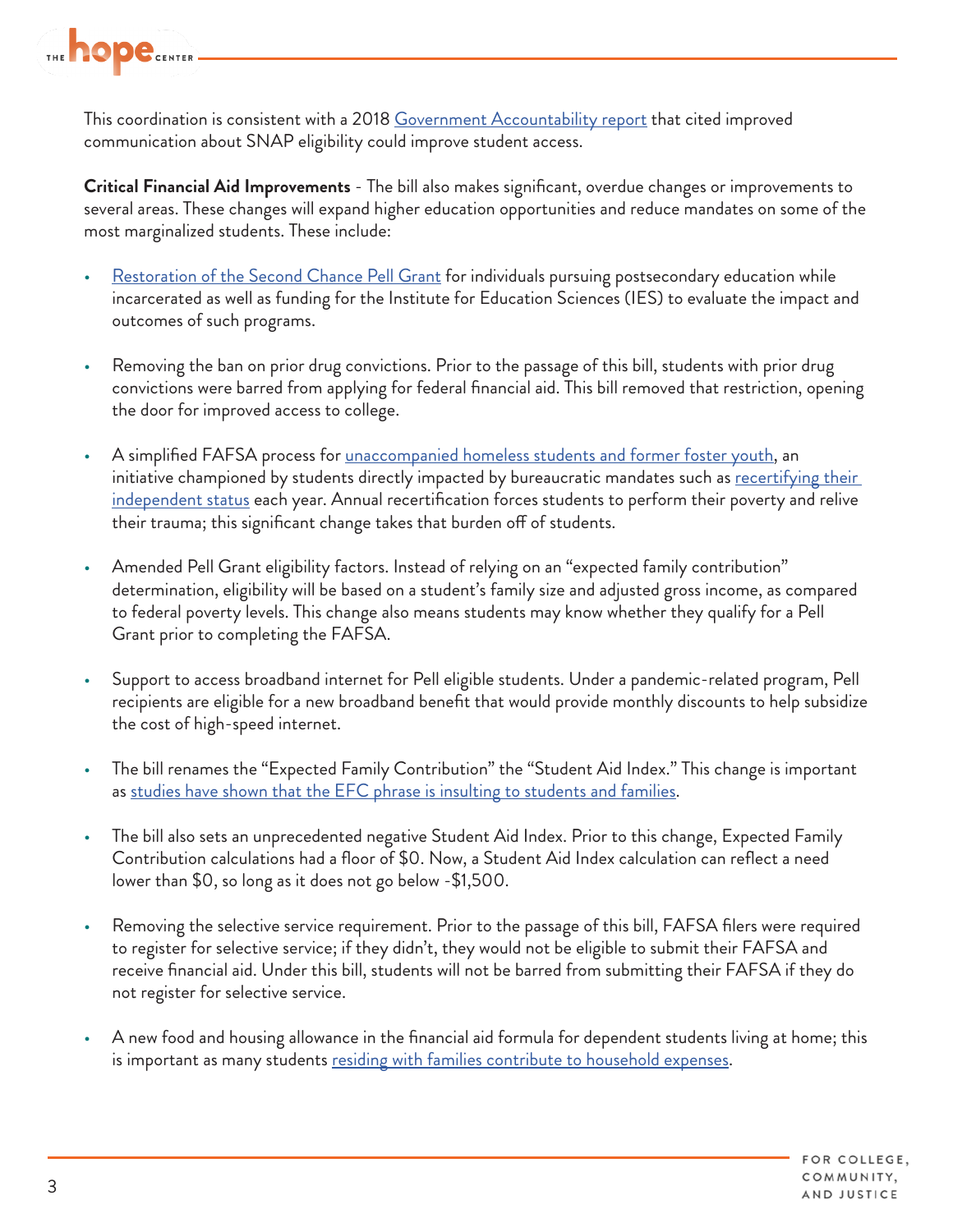

Increased flexibility in professional judgement for financial aid officers during the health crisis. Specifically, a financial aid officer can determine that income earned by a student through their employment is equal to zero if the student can show they are receiving or applied for unemployment insurance.

**Improved Data Sharing** - The improved integration and sharing of data systems will be critical to ensure that funding and efforts reach the students we care about most. The bill made some important investments that could increase the ability of states and institutions to provide targeted support for students and improve the likelihood of degree completion, including;

- Approximately \$642 million in funding for the Institute of Education Sciences (IES) to improve or develop integrated state data systems across early childhood education, K-12, postsecondary and workforce data systems. As well as funds allocated for technical assistance to integrate data at the local, state, and national levels. However, the exclusion of programs that fall under the purview of human services agencies that provide support for education and training activities is a glaring omission.
- An allocation of \$45 million of employment and training funds under the Workforce Innovation & Opportunity Act designated to develop or improve the classes and programs offered at community colleges.

## **THE WORK BEFORE US**

While gains have been made, there is still far more to do in order to ensure that students can continue to pursue a college education during the pandemic.

- Despite evidence that doing so negatively impacts students with disabilities, LGBTQ students, and many others, [adult college students claimed as dependents are ineligible](https://hope4college.com/realcollege-recommendations-to-congress-regarding-the-fourth-covid-19-stimulus-bill/) for the \$600 stimulus check.
- Legislators alr[eady suspended work requirements for adults without dependents](https://www.fns.usda.gov/snap/ffcra-impact-time-limit-abawds) but kept them in place for college students. Many students cannot complete a FAFSA but are otherwise eligible for SNAP, and there are many whose parents' income gives them an EFC higher than \$0 while the student receives none of those funds, yet both can experience food insecurity. All [eligibility requirements tied to work](https://hope4college.com/realcollege-call-to-congress-to-halt-the-snap-student-work-requirement/) should be suspended for all public programs to improve the ability of people, including #RealCollege students, to meet their basic needs.
- The FAFSA simplification in the legislation reduces the number of questions students are asked but does not help those who cannot obtain the necessary information or need support filing. Research shows that [simplification without assistance is not effective](https://www.nber.org/papers/w15361).
- While renamed the "Student Aid Index," funding to students is still based on a flawed needs analysis that [falsely sorts students into the "deserving" and "undeserving."](https://press.uchicago.edu/ucp/books/book/chicago/P/bo24663096.html)
- This bill does not address the substantial underfunding of the Pell Grant; the \$150 per grant increase is not enough to offset [continuing declines in the grant's purchasing power.](https://www.thirdway.org/memo/why-we-should-double-the-pell-grant) Making more students eligible